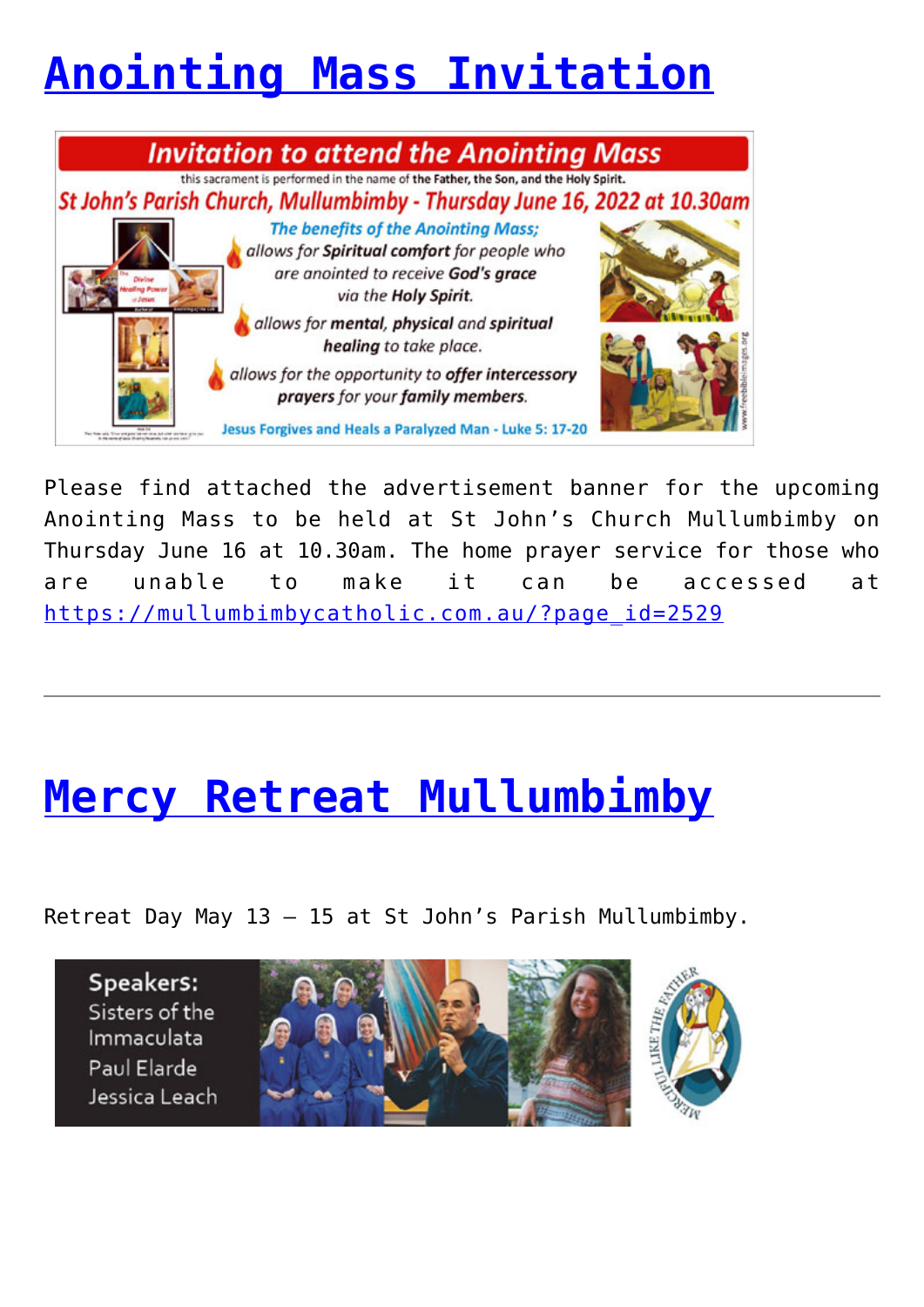

**« ‹ 1 of 5 [›](https://mullumbimbycatholic.com.au/?author=1&print=pdf-search&page_number_0=2) »**

#### **[Year of Consecrated Life](https://mullumbimbycatholic.com.au/?p=487)**

On Sunday February 7, 2016 there will be a celebration of the end of the ' Year of Consecrated Life'.

Here in the Brunswick Valley we have seen the tireless work of the Sisters of St Joseph in our school, our Parish and the wider community.

Today we have Sr Maureen in our midst and she show us a wonderful example of Consecrated Life for the last 40 years.

Come, pray, reflect ans celebrate a special Mass with us on this day. Sister will renew her Religious Vows and share some of her thoughts on the 'Year of Consecrated Life'.

Join us afterwards for morning tea at the Presbytery which will be open to all.

More information [click here](http://mullumbimbycatholic.com.au/?page_id=452)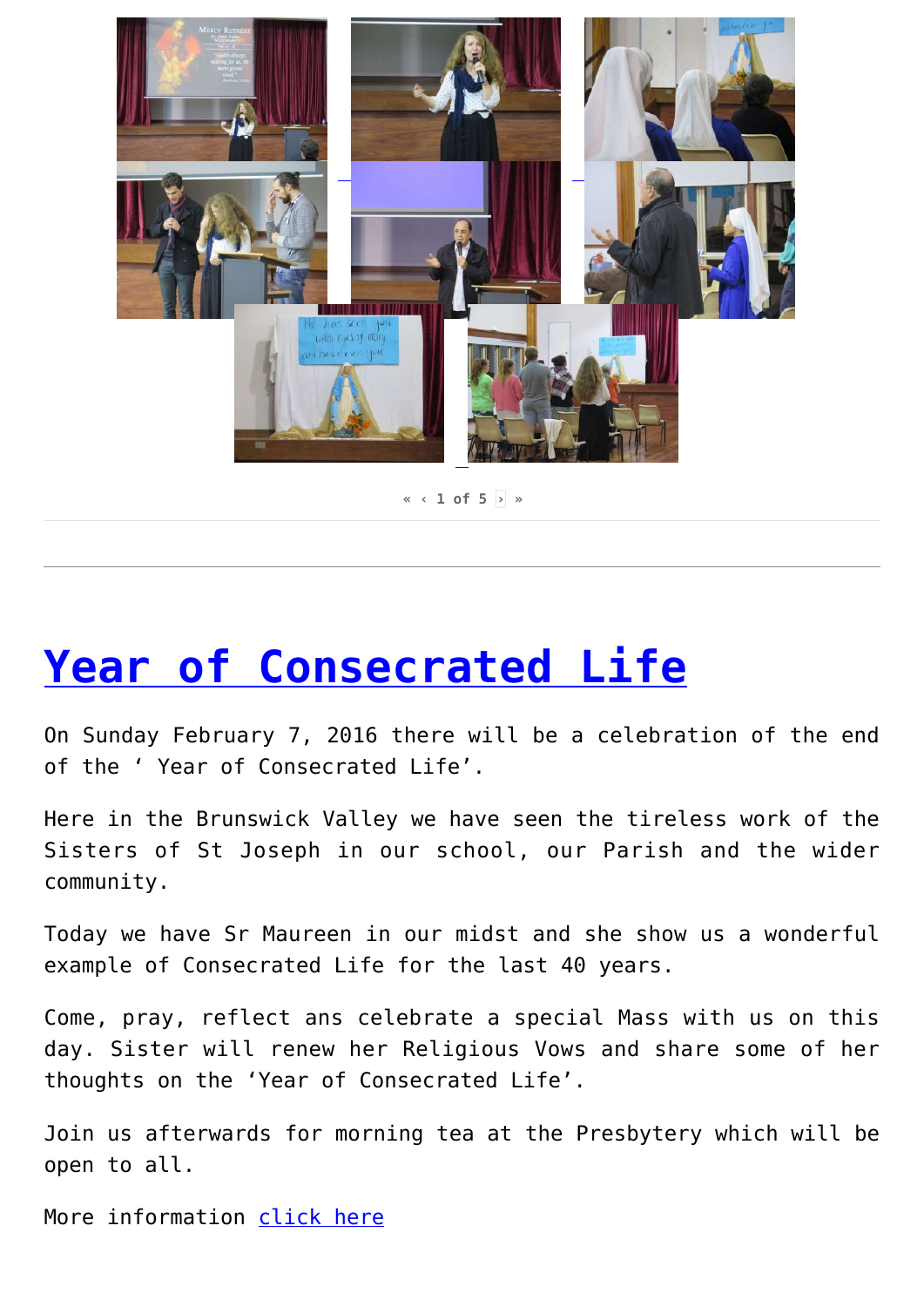### **[Sonrise 2000 National Prayer](https://mullumbimbycatholic.com.au/?p=276) [Wave](https://mullumbimbycatholic.com.au/?p=276)**

The Combined Christian Churches of the Brunswick Valley back in 2000 took part in the Australia-wide Prayer Wave. The Prayer Wave service commenced at dawn on the beach at Brunswick Heads on New Years Day 2000. As the sun rose the prayer wave and prayer services moved from Brunswick Heads, New South Wales to Perth, Western Australia based on the scripture passage…

2 Chronicles 7: 14 – 16. 14

*If my people, who are called by my name, will humble themselves and pray and seek my face and turn from their wicked ways, then I will hear from heaven, and I will forgive their sin and will heal their land. 15 Now my eyes will be open and my ears attentive to the prayers offered in this place. 16 I have chosen and consecrated this temple so that my Name may be there forever. My eyes and my heart will always be there.*

The North Coast Christian Media Council under the leadership of Terry Allen (Coffs Harbour) promoted the event with the theme song written and sung by Evangelist Singer Darin Browne from the Bill Newman International Ministry.

[click here](http://brunswickvalley.com.au/site/?page_id=798) for more information on the event.

## **[Re-build Vanuatu Project](https://mullumbimbycatholic.com.au/?p=266)**

The container of supplies has reached the villages in the North of Efate, Vanuatu.